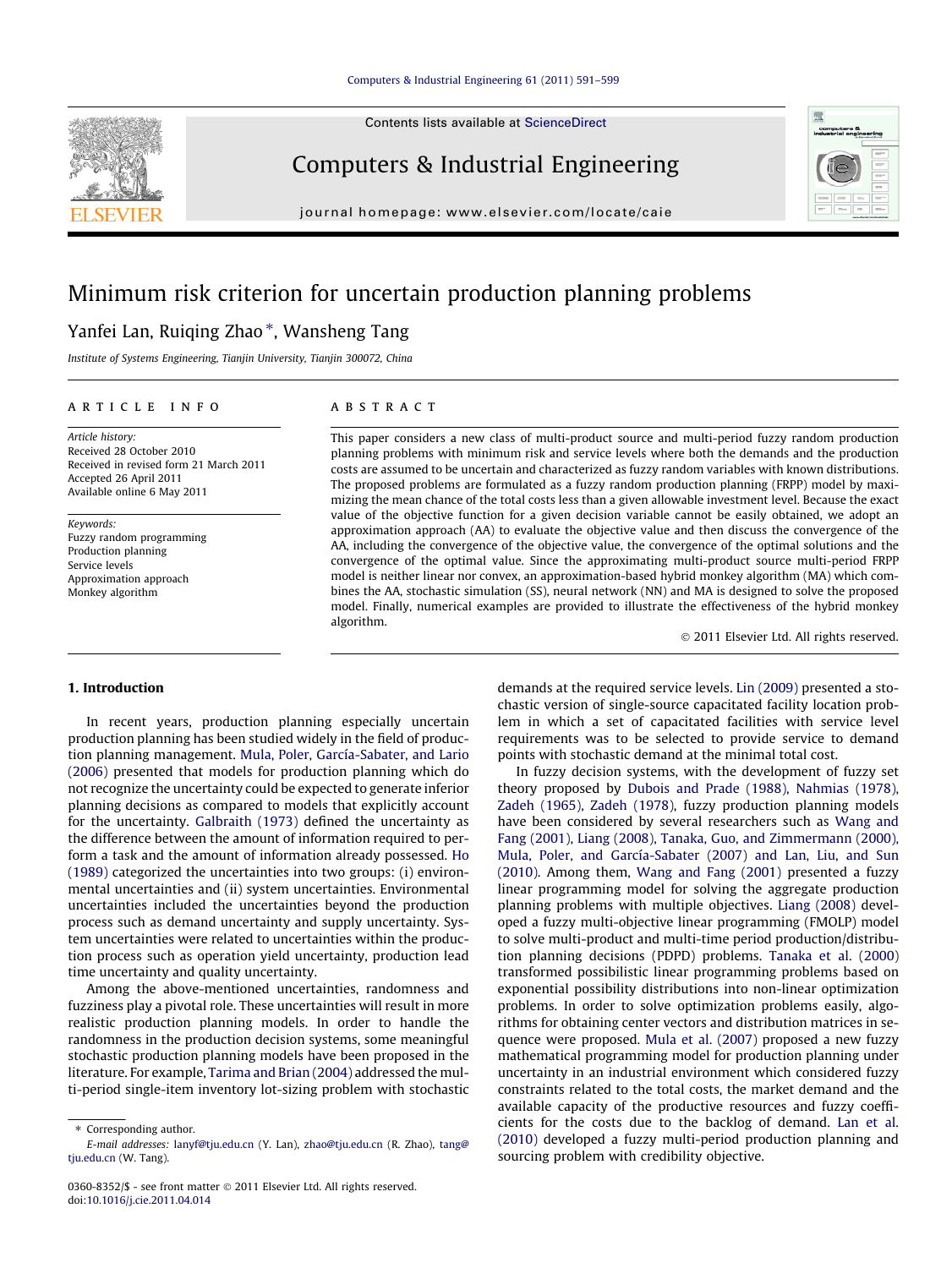However, in real world problems, decision makers may encounter a hybrid uncertain environment where randomness and fuzziness coexist in a decision system. In fact, the decision maker cannot obtain the perfect information of each parameter in the decision system, sometimes, the probability distribution functions of the variable may be partially known by estimation. In such environments, the random variables contain fuzzy information. Fuzzy random theory introduced by [Kwakernaak \(1978\)](#page--1-0) is a powerful tool to deal with this twofold uncertainties. Based on fuzzy random theory, [Hao and Liu \(2008\)](#page--1-0) recently developed two classes of mean–variance models for portfolio selection problems, in which the security returns were assumed to be characterized by fuzzy random variables. [Wang and Watada \(2009\)](#page--1-0) discussed the analytical properties of mean chance distribution functions and critical value functions of fuzzy random variables, and obtained several useful continuity theorems, and [Liu \(2008\)](#page--1-0) presented a new class of fuzzy random minimum-risk problems (FRMRPs) via the mean chance, and applied the FRMRP to the capacitated location-allocation problems with fuzzy random demands. Moreover, the interested readers may refer to [Nematian, Eshghi, and Eshragh-Jahromi \(2010\)](#page--1-0) and [Sun, Liu, and Lan \(2010\).](#page--1-0)

The purpose of this paper is to present a realistic production planning model for the multi-product source and multi-period fuzzy random production planning problems, in which both the demands and the production costs are assumed to be uncertain and characterized as fuzzy random variables with known distributions. The objective function of the proposed model is to maximize the mean chance of the total costs less than a given allowable investment level. Then, we apply an approximation approach (AA) proposed by [Liu \(2006\)](#page--1-0) to evaluate the value of the objective function and discuss the convergence of the AA, including the convergence of the objective value, the convergence of the optimal solutions and the convergence of the optimal value. Since the approximating FRPP production planning model is neither linear nor convex, it cannot be solved via the conventional optimization algorithm. Therefore, an approximation-based hybrid monkey algorithm which combines the AA, SS, NN and MA proposed by [Zhao and Tang \(2008\)](#page--1-0) is designed to solve the proposed model. Finally, numerical examples are provided to illustrate the effectiveness of the hybrid MA.

The rest of this paper is organized as follows. In Section 2, we recall some preliminary knowledge. Section [3](#page--1-0) proposes a multiproduct source and multi-period FRPP model. In Section [4,](#page--1-0) the AA is employed to approximate the value of the objective function of the proposed model. The convergence of the AA, including the convergence of the objective value, the convergence of the optimal solutions and the convergence of the optimal value is discussed in Section [5](#page--1-0). The convergent result facilitates us to design an approximation-based algorithm to solve the proposed model in Section [6,](#page--1-0) and numerical examples are provided in Section [7](#page--1-0) to illustrate the effectiveness of the hybrid MA. Section [8](#page--1-0) summarizes the main results in this paper.

#### 2. Preliminaries

A possibility space is defined as a triplet  $(\Gamma, \mathcal{P}(\Gamma), \text{Pos})$ , where  $\Gamma$ is a nonempty set,  $\mathcal{P}(\Gamma)$  the power set of  $\Gamma$ , and Pos a possibility measure defined on  $\mathcal{P}(\Gamma)$ . If  $\xi$  is a function from  $\Gamma$  to  $\Re$ , then it is called a fuzzy variable in [Nahmias \(1978\).](#page--1-0) The relationship between possibility measure Pos and the membership function  $\mu(x)$ can be expressed as

 $Pos({\xi \in B}) = sup \mu(x).$ 

 $x \in B$ 

The credibility measure of the fuzzy event  $\{\xi \in B\}$  proposed by [Liu](#page--1-0) [and Liu \(2002\)](#page--1-0) is defined as

$$
Cr(\{\xi \in \mathcal{B}\}) = \frac{1}{2}\left(1 + \sup_{x \in \mathcal{B}} \mu(x) - \sup_{x \in \mathcal{B}'} \mu(x)\right).
$$

It is easy to check that Cr has the following property:

$$
Cr(\{\xi\in B\})+Cr(\{\xi\in B^c\})=1,
$$

which is referred to the self-duality.

**Example 1.** Let  $\xi$  be a fuzzy variable with the following membership function

$$
\mu_\xi(x)=\begin{cases}0, &\text{if } x\leqslant-1\\ \frac{x+1}{2}, &\text{if }-1< x\leqslant 1\\ \exp\left(-\frac{(x-1)^2}{2}\right), &\text{if } x>1,\end{cases}
$$

which is shown in Fig. 1. 
$$
\blacksquare
$$

For every  $r \in \Re$ ,

$$
\text{Pos}(\{\xi \geq r\}) = \begin{cases} 1, & \text{if } r \leq 1 \\ \exp\left(-\frac{(r-1)^2}{2}\right), & \text{if } r > 1, \end{cases}
$$
\n
$$
\text{Pos}(\{\xi < r\}) = \begin{cases} 0, & \text{if } r \leq -1 \\ \frac{r+1}{2}, & \text{if } -1 < r \leq 1 \\ 1, & \text{if } r > 1. \end{cases}
$$

Thus, the credibility of  $\{\xi \ge r\}$  is

$$
Cr(\{\xi \ge r\}) = \frac{1}{2}(1 + \text{Pos}(\{\xi \ge r\}) - \text{Pos}(\{\xi < r\}))
$$
\n
$$
= \begin{cases} 1, & \text{if } r \le -1 \\ \frac{1-r}{2}, & \text{if } -1 < r \le 1 \\ \frac{1}{2}\exp\left(-\frac{(r-1)^2}{2}\right), & \text{if } r > 1. \end{cases}
$$

Similarly,

$$
Cr(\{\xi < r\}) = \begin{cases} 0, & \text{if } r \le -1 \\ \frac{1+r}{2}, & \text{if } -1 < r \le 1 \\ 1 - \frac{1}{2} \exp\left(-\frac{(r-1)^2}{2}\right), & \text{if } r > 1. \end{cases}
$$

It is evident that for every  $r \in \mathcal{R}$ , the equality Cr  $({\{\xi \geq r\}) + Cr$  $({\xi < r}) = 1$  holds truly.

In [Liu and Gao \(2007\)](#page--1-0), a sequence  $\{\xi_n\}$  of fuzzy variables is said to be mutually independent if and only if

 $Cr(\{\xi_i \in B_i, \quad i = 1, 2, ..., n\}) = \min_{1 \leq i \leq n} Cr(\{\xi_i \in B_i\})$ 

for any subsets  $B_1, B_2, \ldots, B_n$  of  $\Re$  and any positive integer *n*.



Fig. 1. The membership function of  $\xi$ .